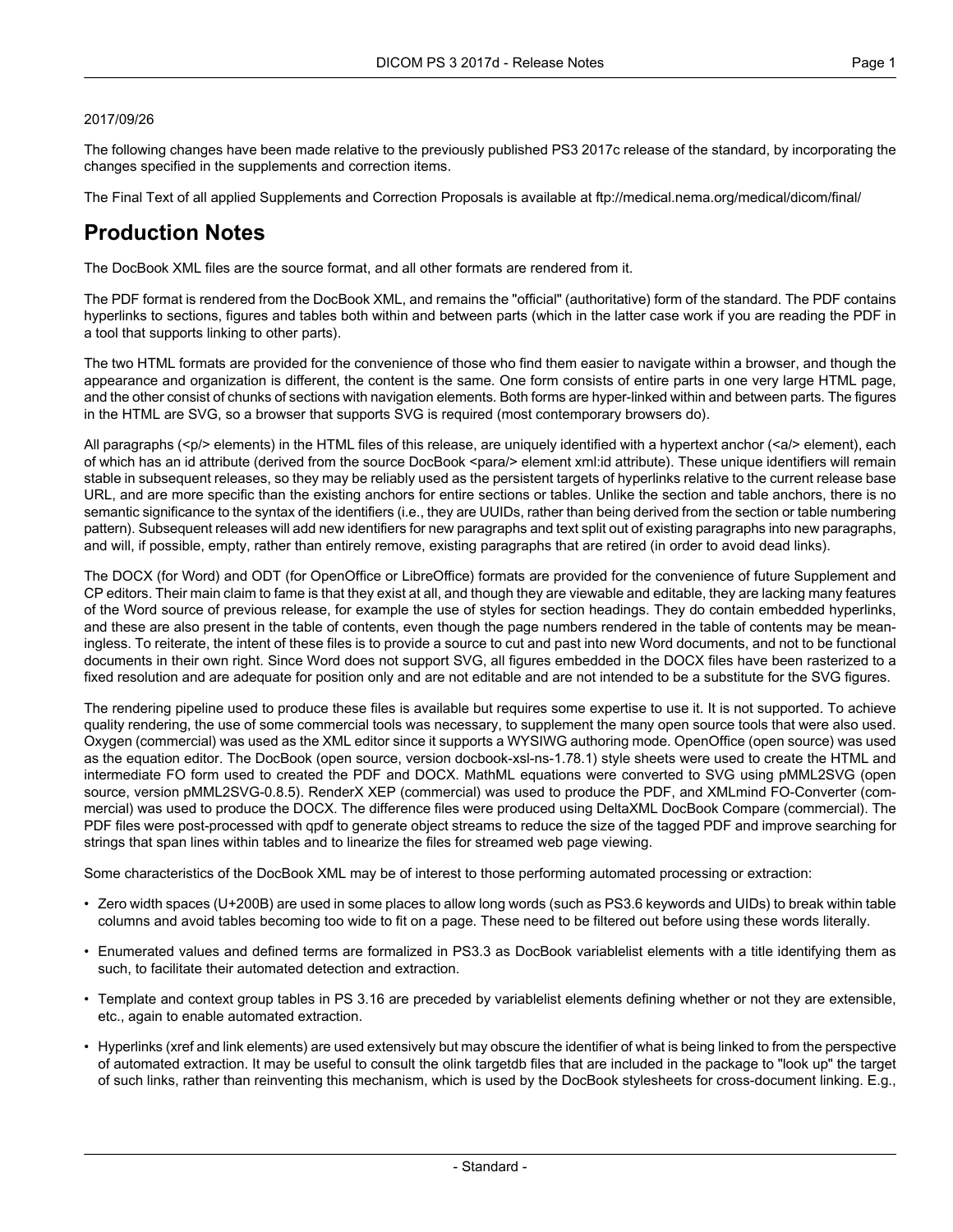one can look up "sect\_TID\_300" in "output/html/targetdb/PS3\_16\_target.db" to determine that it has a "number" of "TID 300" and a "ttl" of "Measurement", etc.

# **Changes to Parts**

#### **General Changes**

•

#### **PS3.1**

•

### **PS3.2**

• [Sup](#page-3-0) 201

#### **PS3.3**

- Correct nesting of Code Sequence Macro inside Institution Code Sequence in Table C.34.15-1.
- Refactor IOD Module overview tables to separate waveforms and protocols and add missing Protocol Approval IOD.
- Correct 10646 typo and hyperlink uses of 10646, GB18030 and GBK to bibliography.
- [Sup](#page-3-0) 201
- CP [1629](#page-4-0)
- CP [1644](#page-4-1)
- CP [1657](#page-4-2)
- CP [1658](#page-4-3)
- CP [1660](#page-4-4)
- CP [1664](#page-4-5)
- CP [1678](#page-4-6)
- CP [1679](#page-4-7)
- CP [1681](#page-4-8)
- CP [1682](#page-4-9)
- CP [1687](#page-4-10)
- CP [1693](#page-4-11)
- CP [1696](#page-4-12)

#### **PS3.4**

- Correct inconsistencies to section level in references to IOD tables from the SOP class defined in Table B.5-1 for SC and Planar MPR
- [Sup](#page-3-0) 201
- CP [1633](#page-4-13)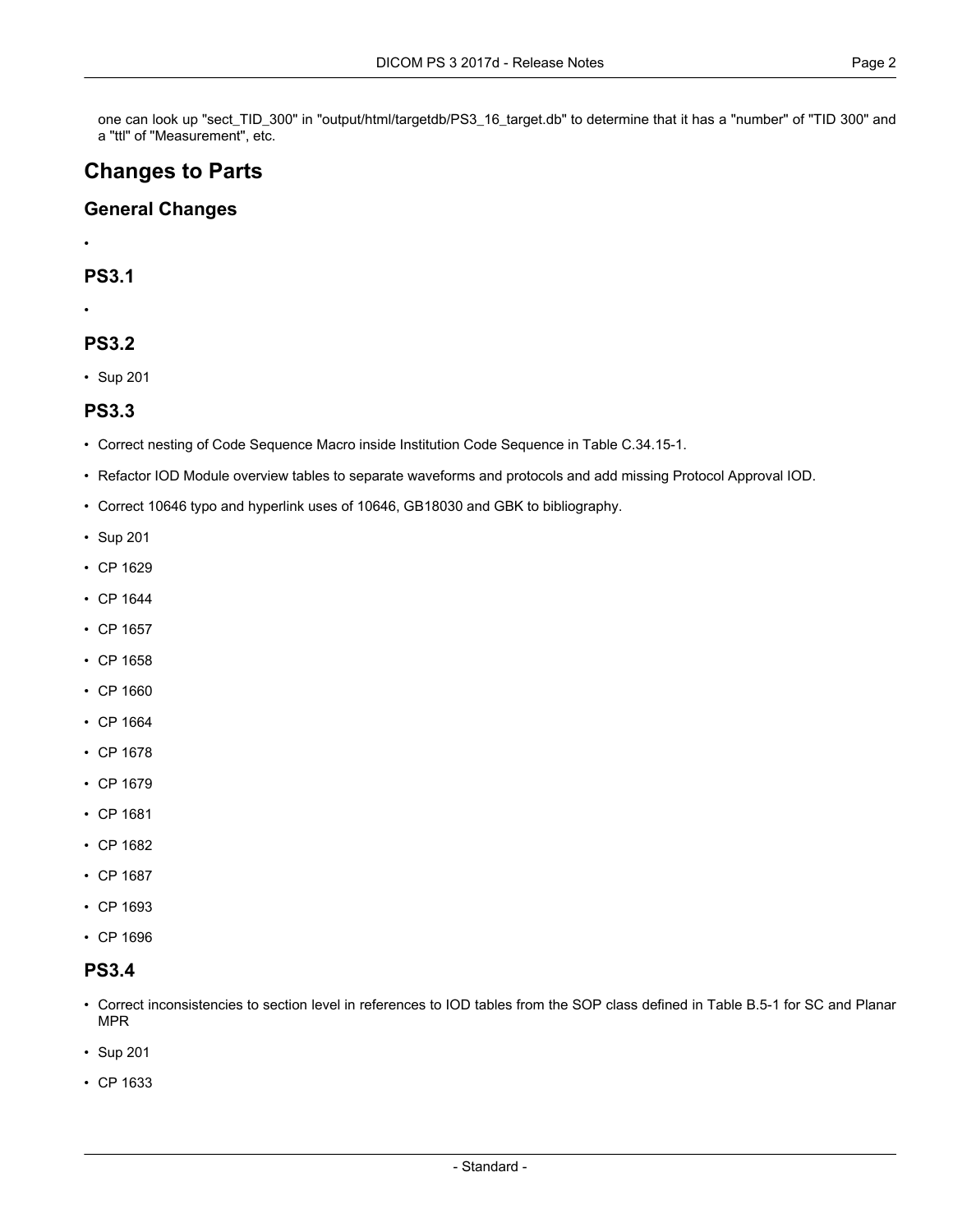- CP [1664](#page-4-5)
- CP [1690](#page-4-14)

### **PS3.5**

•

### **PS3.6**

- [Sup](#page-3-0) 201
- CP [1657](#page-4-2)
- CP [1658](#page-4-3)
- CP [1660](#page-4-4)
- CP [1664](#page-4-5)
- CP [1679](#page-4-7)
- CP [1680](#page-4-15)
- CP [1681](#page-4-8)
- CP [1682](#page-4-9)
- CP [1690](#page-4-14)
- CP [1693](#page-4-11)
- CP [1694](#page-4-16)

#### **PS3.7**

- 
- **PS3.8**
- •

•

**PS3.10**

•

**PS3.11**

•

**PS3.12**

•

**PS3.14**

•

### **PS3.15**

• CP [1675](#page-4-17)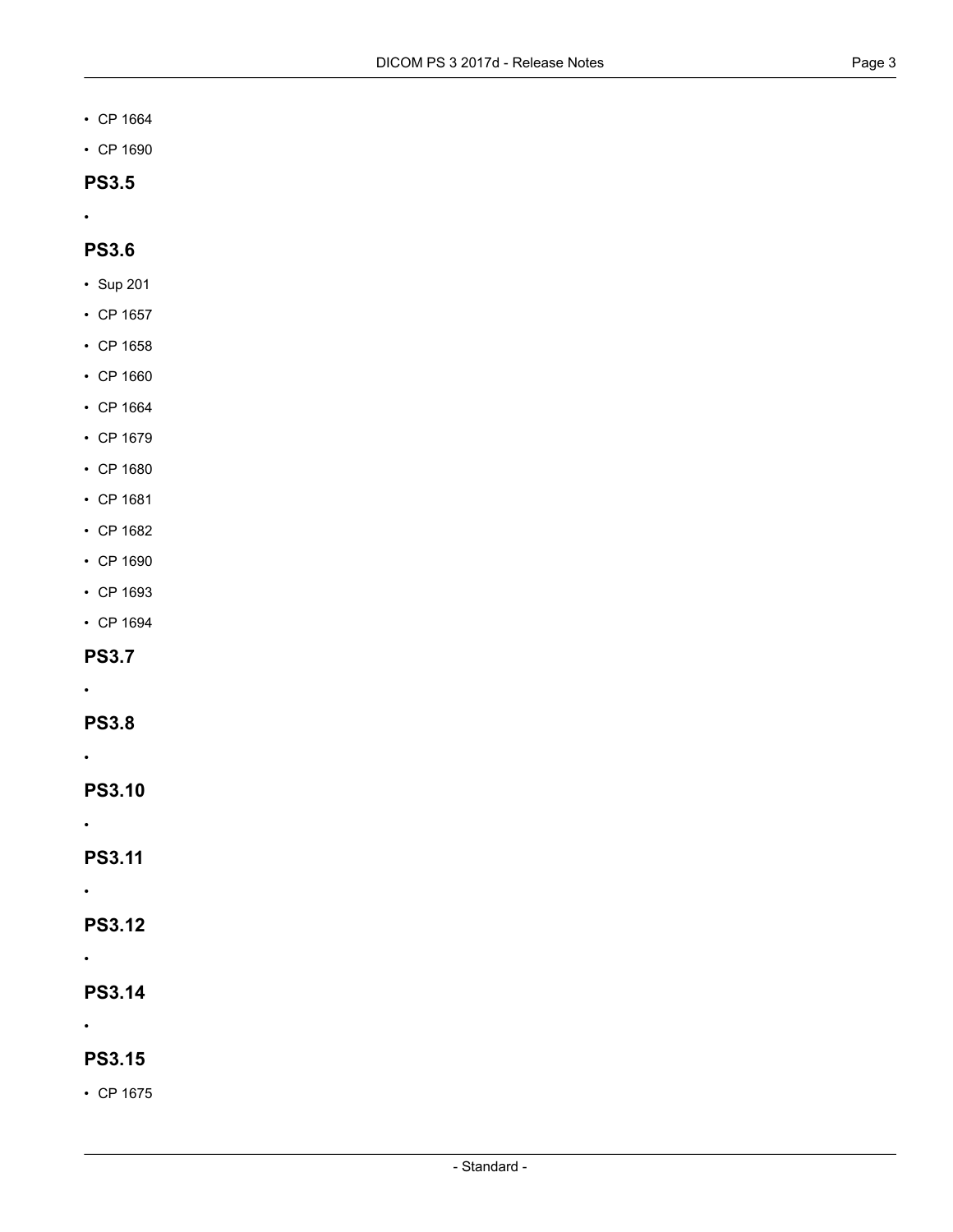- CP [1677](#page-4-18)
- CP [1693](#page-4-11)

#### **PS3.16**

- Additional reference for definition of ventral diencephalon.
- Correct spelling of (122113, DCM, "Scarred myocardium") in Annex D (already correct in CID 3704).
- CP [1635](#page-4-19)
- CP [1660](#page-4-4)
- CP [1675](#page-4-17)
- CP [1676](#page-4-20)
- CP [1680](#page-4-15)
- CP [1681](#page-4-8)
- CP [1685](#page-4-21)
- CP [1686](#page-4-22)
- CP [1689](#page-4-23)
- CP [1691](#page-4-24)
- CP [1692](#page-4-25)
- CP [1693](#page-4-11)
- CP [1694](#page-4-16)
- CP [1695](#page-4-26)

#### **PS3.17**

- Correct node numbering in Table SSS.1-1
- CP [1689](#page-4-23)

#### **PS3.18**

• Correct WADO-RS retirement pointer from PS3.2 to PS3.18

#### **PS3.19**

•

•

### <span id="page-3-0"></span>**PS3.20**

# **Supplements Incorporated**

**[Sup](ftp://medical.nema.org/medical/dicom/final/sup201_ft_RetireRadiationDoseInMPPS.pdf) 201** Retirement of Radiation Dose Module from Modality Performed Procedure Step